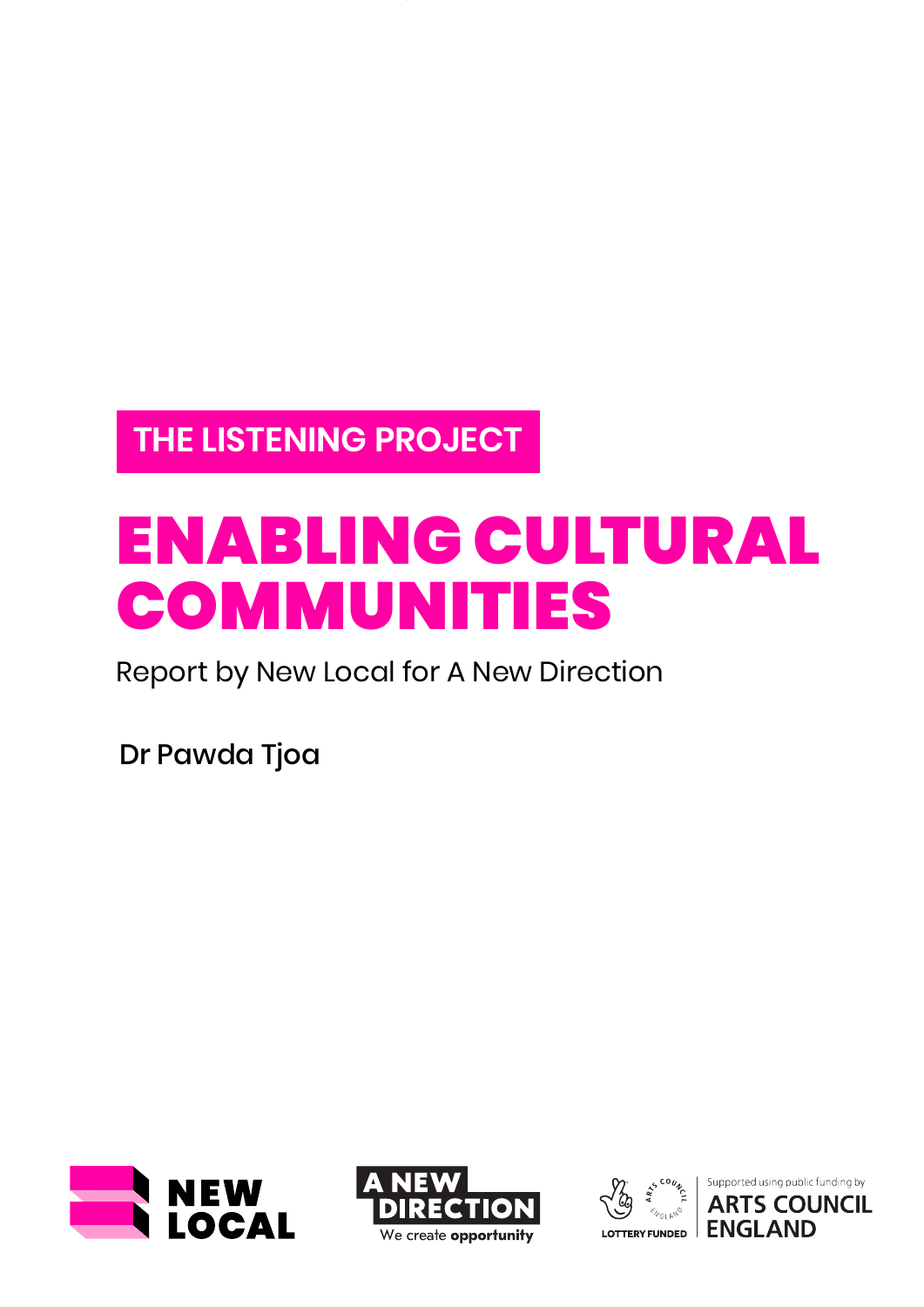New Local (formerly the New Local Government Network) is an independent think tank and network with a mission to transform public services and unlock community power.

© New Local April 2021 All rights reserved

Tel 020 7148 4601 Email info@newlocal.org.uk www.newlocal.org.uk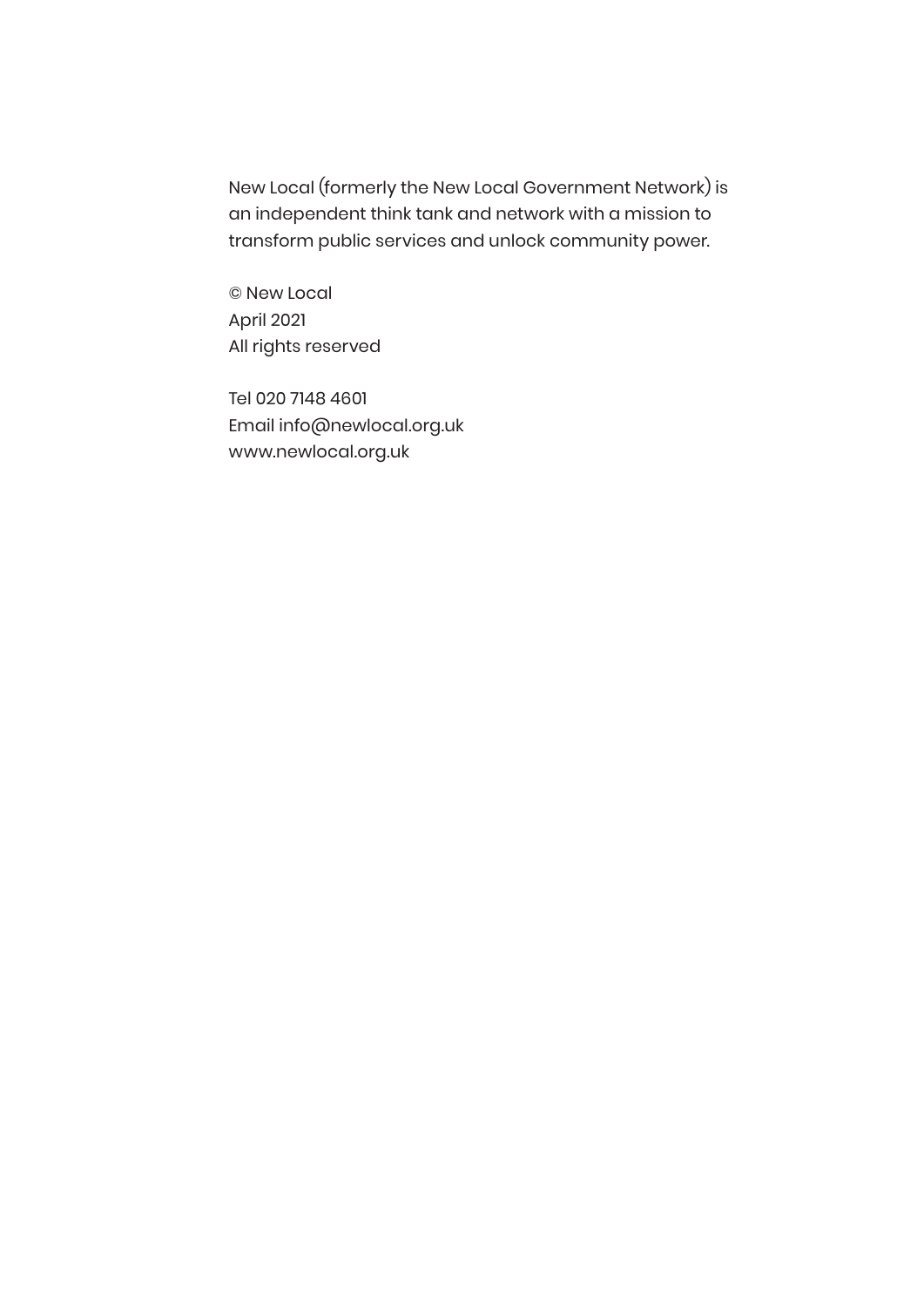# **CONTENTS**

| <b>INTRODUCTION</b>                                                                                                                                                                                                                                          |   |
|--------------------------------------------------------------------------------------------------------------------------------------------------------------------------------------------------------------------------------------------------------------|---|
| <b>FINDINGS</b>                                                                                                                                                                                                                                              | 6 |
| What is a creative place?<br>What it means to build a creative place now<br>Barriers to creating a cultural community<br><b>Maximising existing and new opportunities</b><br><b>Cultivating partnership working</b><br><b>Strengthening local leadership</b> |   |
| <b>CONCLUSION AND CALLS TO ACTION</b>                                                                                                                                                                                                                        |   |
| <b>APPENDIX</b>                                                                                                                                                                                                                                              |   |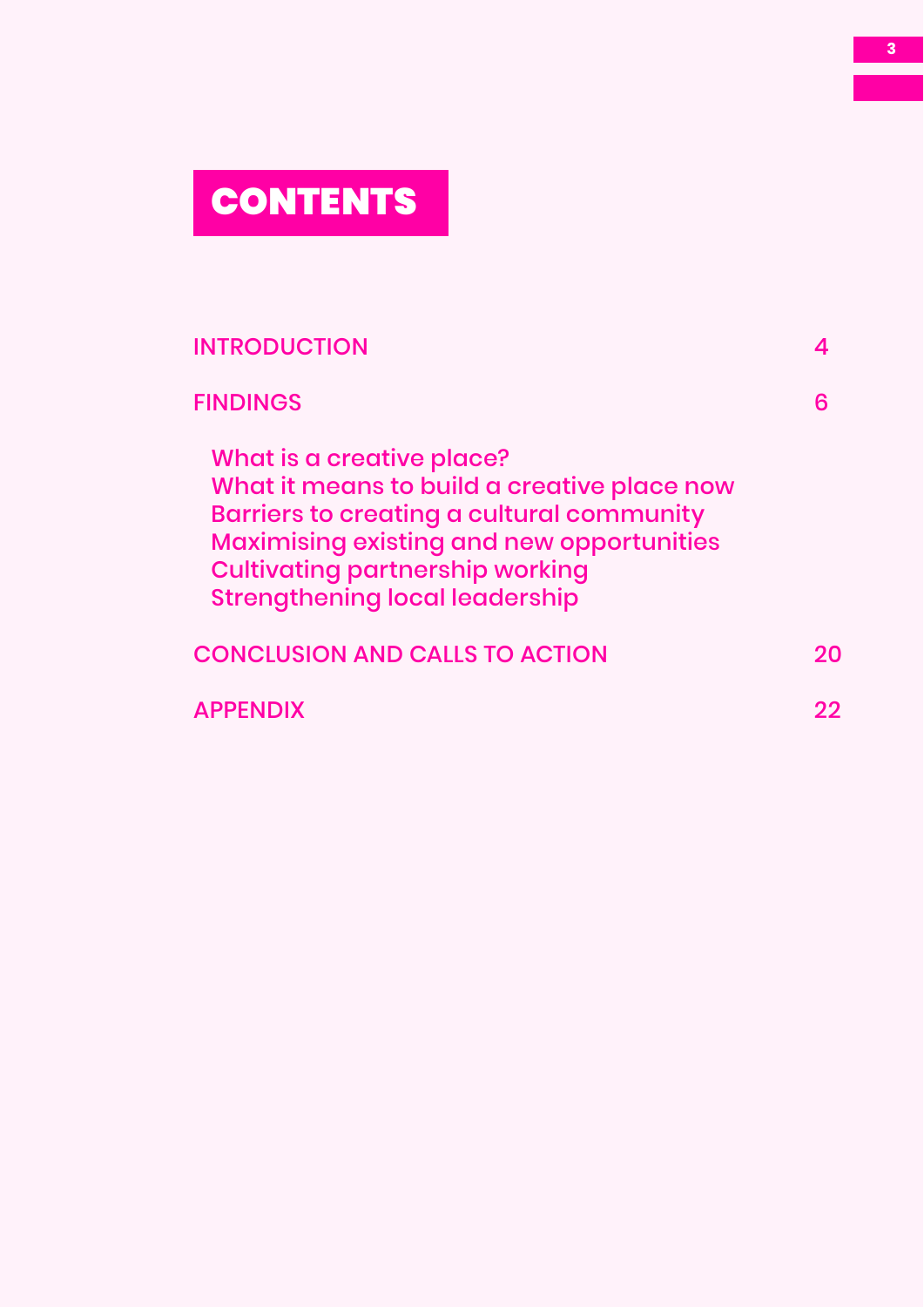<span id="page-3-0"></span>**Children are a kind of indicator species. If we can build a successful city for children, we will have a successful city for all people"**  *Enrique Peñalosa, former Mayor of Bogotá.*

## INTRODUCTION

**A cultural community can be defined as a group of people and their partners who engage with creative activities and culture in different ways to build creative places. Creative places have many benefits to young people and the wider community. They can increase social and emotional skills, and employability; develop self-confidence, self-respect and sense of achievement; develop social capital;<sup>1</sup> boost personal development, imagination and creativity; and improve physical and mental health and wellbeing.<sup>2</sup> As London's future residents and workforce, young people should be given a central role in building a cultural community and planning for their future, whether it's in terms of housing, infrastructure, or cultural venues.**

Over the last year, the lives of young Londoners have been dramatically altered. The lockdown restrictions have forced them to conduct their daily activities in the confined spaces of their homes, often in overcrowded conditions. While some have adapted well to this change, others have suffered from digital fatigue, further isolation and worsening mental health. Several community-led initiatives have emerged to help connect people from within their homes through creative activities, such as [Creative Quarantine](https://wearenonsuch.com/creativequarantine/#:~:text=Creative Quarantine is a series email filled with,fun and connect with people across the world.) and [The Reader at Home.](https://www.thereader.org.uk/get-involved/the-reader-at-home/) Others like [Mutual](https://www.mutual-aid.co.uk/)  [Aid groups](https://www.mutual-aid.co.uk/) have sprouted almost overnight across London to provide immediate support to people in need of food and medication.**<sup>3</sup>**

<sup>1</sup> See also *Bowling Alone* (2000) by Robert Putnam for a more in-depth exploration of 'social capital'. 2 A New Direction. *The Cultural (Re)Generation: Building Creative Places for Young London,* p. 17. Available: <https://www.anewdirection.org.uk/asset/3226/view>

<sup>3</sup> See also Communities vs. Coronavirus: the rise of Mutual Aid (2020) by Luca Tiratelli and Simon Kaye for more about the role of Mutual Aid during the pandemic.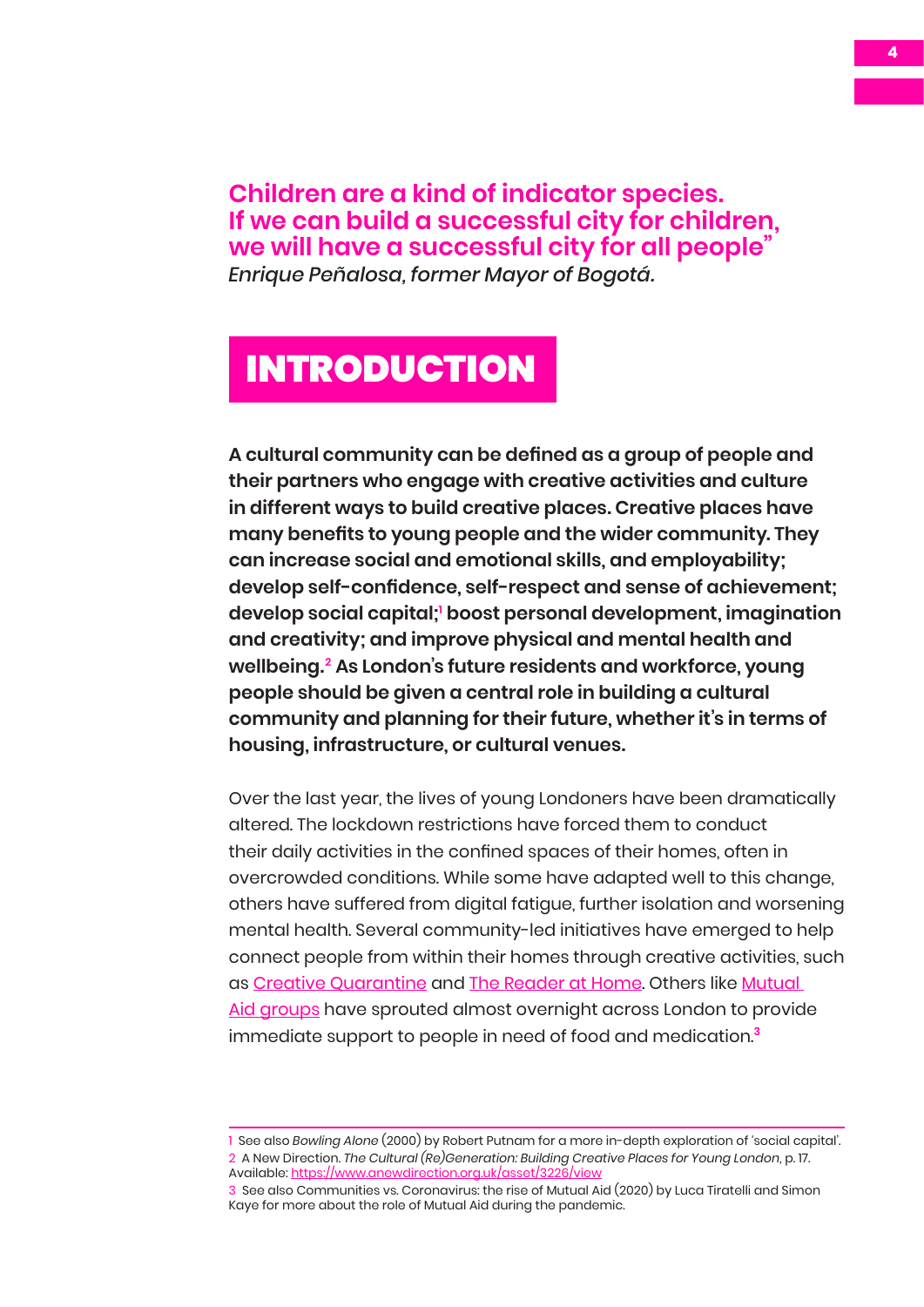Prior to the pandemic, the range of services available to young people in London had been declining since austerity began over a decade ago. At least £39 million had been cut from council youth services between 2011 and 2018.**<sup>4</sup>** Nearly a third of London's youth centres are now at risk of closure within the next six months due to the pandemic.**<sup>5</sup>**

The impact of austerity, compounded by the consequences of the pandemic, has reduced the number of opportunities and spaces where young people can congregate and take part in meaningful conversations about the future of their area. Whilst the issues of representation and local democracy among young people have moved up the agenda in recent years, progress has been slow. There have also been significant impacts on young people's ability, prospects and access to creative activities, work and amenities. The pandemic has also affected disadvantaged families disproportionately, deepening inequality when it comes to opportunities and access to creative activities, work and amenities.

In September 2020, the government launched its £2 billion Kickstart Scheme to provide funding to employers to create 6-month job placements for young people who are on Universal Credit. Building on this scheme, several programmes across London, such as those delivered by Project Zero, Waltham Forest CIC and CRATE, Create Jobs, and others have emerged to provide employers and participants with practical support, workshops and training to help young people move into employment. But there is recognition that many young people remain excluded from these schemes and that more should be done to tackle structural inequality.

This report will explore some of the key themes and priorities that have emerged from conversations over the last six weeks about how we can enable cultural communities.

<sup>4</sup> [https://www.london.gov.uk/sites/default/files/2018\\_03\\_20\\_sb\\_londons\\_lost\\_youth\\_services\\_2018\\_](https://www.london.gov.uk/sites/default/files/2018_03_20_sb_londons_lost_youth_services_2018_final.pdf) [final.pdf](https://www.london.gov.uk/sites/default/files/2018_03_20_sb_londons_lost_youth_services_2018_final.pdf)

<sup>5</sup> [https://londonyouth.org/wp-content/uploads/2020/06/Full-Results-Running-on-Reserves-Final](https://londonyouth.org/wp-content/uploads/2020/06/Full-Results-Running-on-Reserves-Final-web.pdf)[web.pdf](https://londonyouth.org/wp-content/uploads/2020/06/Full-Results-Running-on-Reserves-Final-web.pdf)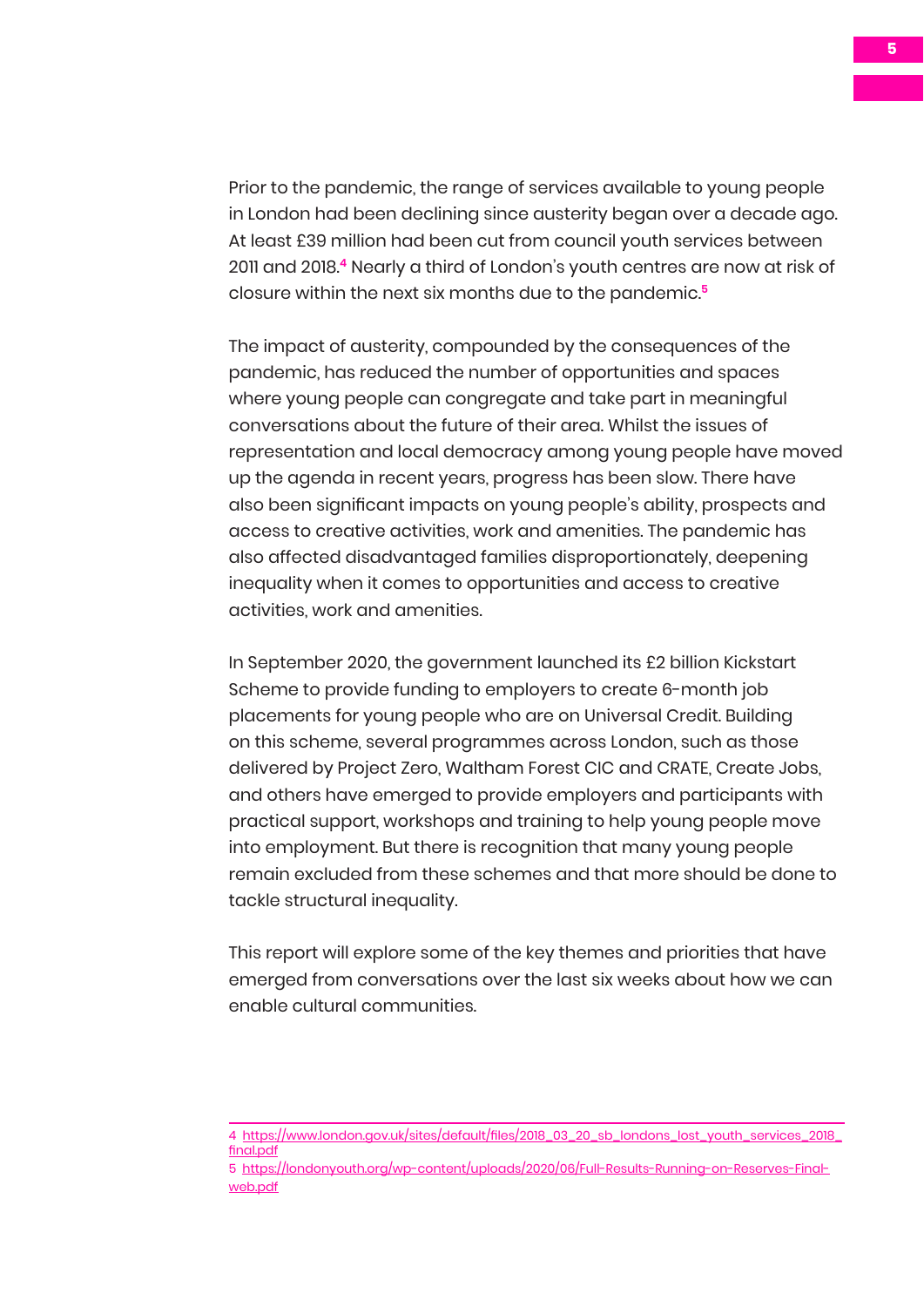# <span id="page-5-0"></span>FINDINGS

#### **What is a creative place?**

**Young people have different concepts of what is meant by a creative place as these are often shaped by their own experiences, backgrounds, and expectations. Through this listening project, young people have described their ideal creative place as having the qualities of openness, inclusivity, and equal opportunity. For example, two young participants described a creative place as** 

# ZZ.

**somewhere you can create any forms of art, music, script, movements, etc... it's a place to express yourself in a way that you see fit, to represent how you see the world, where you can enhance your talent…"** – a young person some<br>"<br>"<br>you s

**a place where everyone is welcome to put their ideas forward in order to contribute to cultural progress or just a project"** – a young person a pla<br>
orde<br>
– a yc

#### **What it means to build a creative place now**

**"It's about creating platforms and spaces for young people to come together themselves"**- a council art commissioner

We asked young people and those who work closely with them in the creative and cultural sector what it means to them to build a creative place that young people can feel a part of. A number of key themes emerged from our conversations: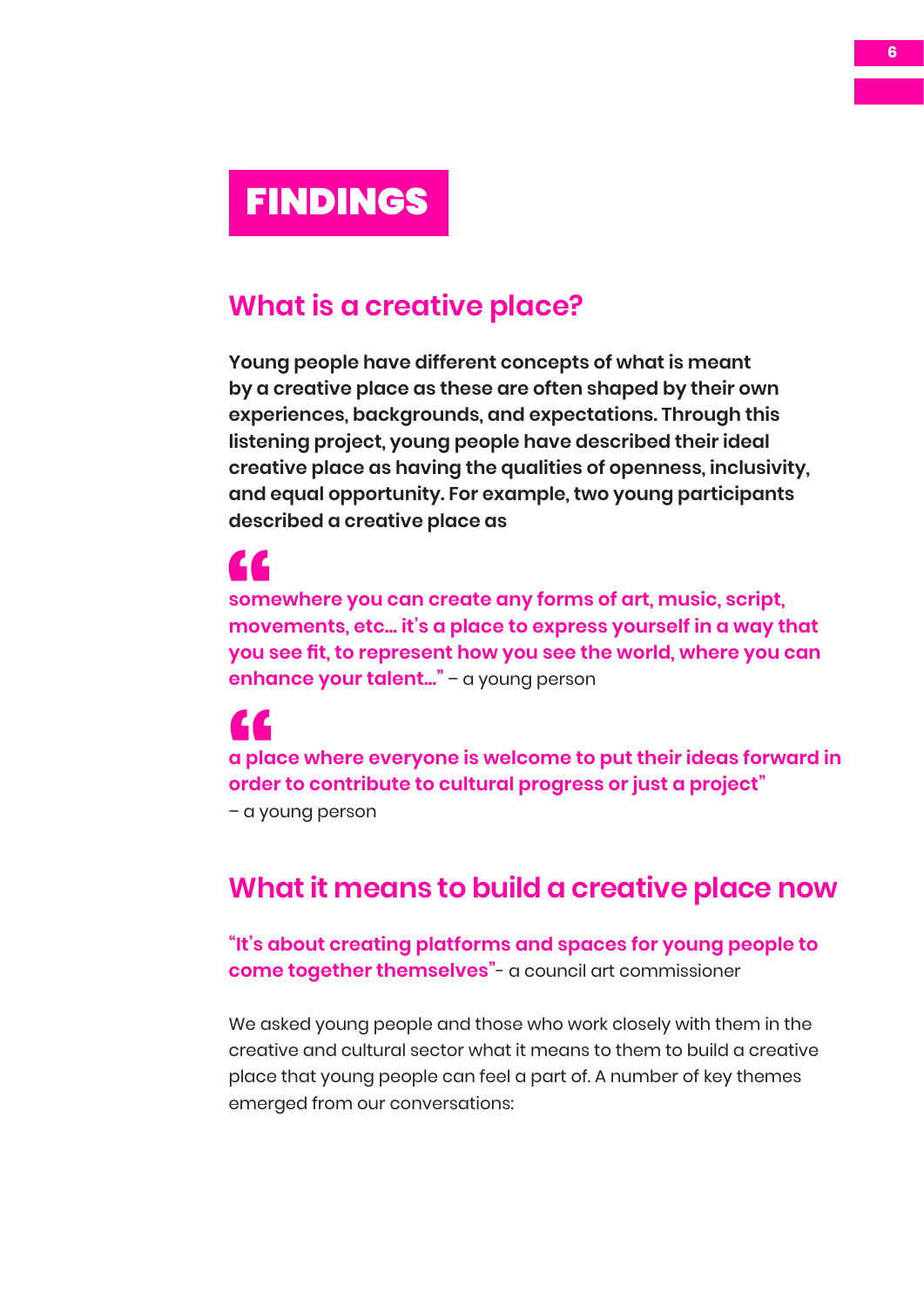#### **Being able to influence key decisions that affect them**

It's not just about creating a youth panel or advisor, but genuinely engaging young people from the start and allowing them to influence decision making and have ownership of a wide range of issues in their area. This can be through youth-led and peer-led decision-making teams. Many practitioners caution against relying solely on youth advisors, and instead making a conscious effort to reach out to young people from disadvantaged and minority backgrounds who are often excluded from the key decisions that will affect them.

#### **Being free to experiment and make mistakes along the way**

# **Don't be afraid to make mistakes. That's how you learn"**  $\frac{1}{2}$  Don't

- a council art commissioner

Working with young people often involves taking certain risks. It is important to be able to implement the ideas that they bring forward even if this sometimes means allowing things to fail as part of that learning journey. The current funding system which does not accommodate failures is incompatible with the reality of working with young people and should be changed to incentivise young people to be creative and experiment, including taking risks.

#### **Having the space to explore ideas and be creative**

Young people are driven by activities that excite them and these are not always confined to specific buildings or to traditional categories like music or art. Having physical spaces is crucial to help foster creativity but it's important to recognise that young people's idea of place is much more fluid, and it is often shaped by their interests and background. To understand what building a creative place is for young people requires fine-grained engagement with young people. It is important to make sure that creative spaces can accommodate a diversity of needs and interests and that young people of different backgrounds have the space to sufficiently explore their interests and ideas.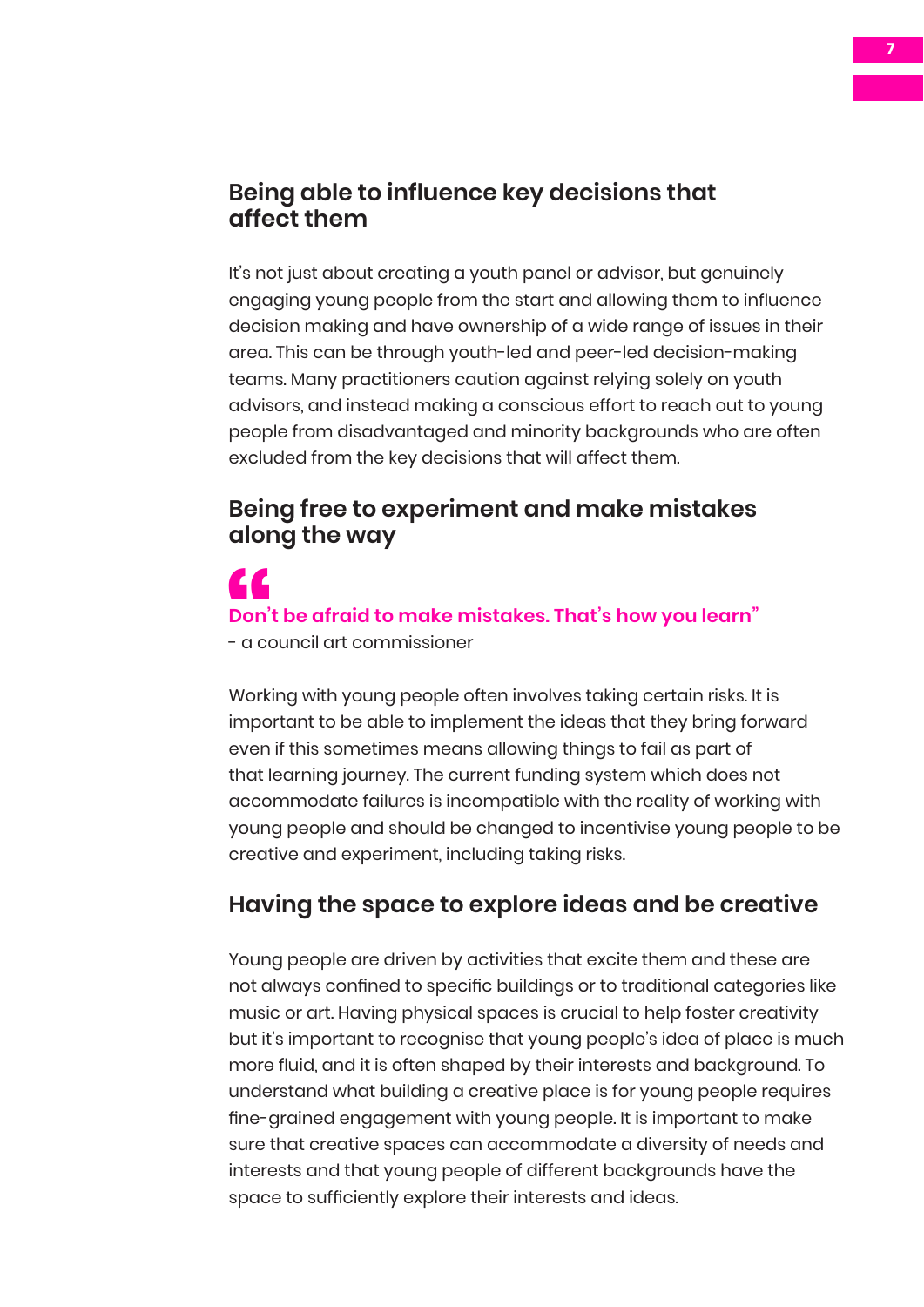Young people need to have the freedom to try new things and to do things for themselves. They tend to respond better when they have a sense of ownership of their places and the responsibility to manage a space in a way that is not deterministic or tokenistic. It is a good idea to begin with an honest conversation with young people about the practical aspect of a space, including its management and upkeep and what freedom and flexibility they have in making it their own space.

#### **Having the confidence to speak through creativity**

Young people often find their voices through producing something creative. But they like to be reassured that their voices will be heard first before they engage in creative activities. Mentors and cheerleaders play a key role in providing that reassurance, by removing key barriers to participation and helping to boost young people's confidence.

#### **Barriers to creating a cultural community**

#### **Young people don't feel the arts and culture sector in their area is for them**

### **...such limited ways to show their creativity… young people have lost their confidence in what they're producing"** -<br>-<br> **have**<br>
- a cu

– a cultural programme manager

The existing working culture within the creative sector can often lead to an overwhelming fear of judgement amongst young people who are new to the sector. This first negative experience often makes settling in particularly challenging for young people and deters many from pursuing their interests further. Many young people who enter the creative industries with high expectations are often disappointed by their initial experience navigating the system.

This disillusionment among young people has been exacerbated by the experience of the current pandemic. Many young people, especially those with additional needs such as learning disabilities are finding it even more difficult to engage in creative activities or hobbies inside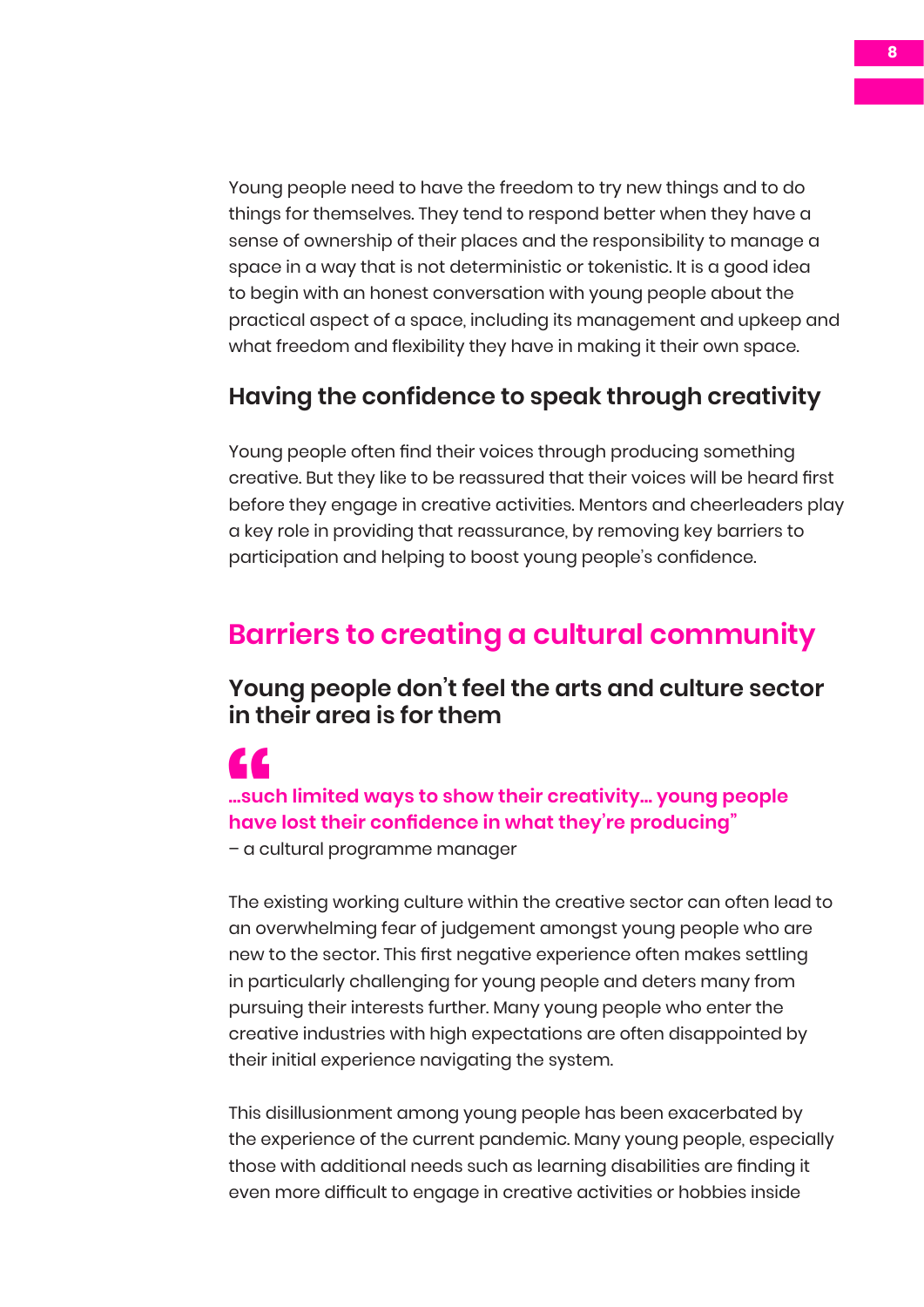their homes. Many time-starved teachers, parents and students are overwhelmed by the adjustments required by the shift to digital learning, and as a result only have the capacity to prioritise core subjects. Creative activities or subjects are often seen as a luxury, or a 'nice extra' which disadvantaged families are often excluded from accessing.

Many young people who have had contact with the criminal justice system face additional barriers to engaging with the creative and cultural sector. Whilst many of them have interests in music, writing and visual arts, they do not consider these as a future career path. In fact, they often do not see their future in the formal creative and cultural sector, where their criminal record can often be a barrier. Instead, they prefer to rely on their informal links to help them record, produce and promote their art forms.

### **Lack of representation and diversity within the sector** ZZ. If you<br>to pu **If you see more people like you, it gives you more confidence to put forward ideas"**- a young person

Even though London appears very diverse, there are many areas that still lack representation from people of disadvantaged and Black, Asian and Minority Ethnic backgrounds. This lack of representation forms a real barrier to building a truly creative and cultural community.

In fact, a majority of young people in London from disadvantaged backgrounds, including those who have experienced the care system or who have had contact with the criminal justice system, have not had any interactions with the formal cultural and creative sector, such as museums, art galleries and theatres, even though these venues are concentrated in the capital.

#### **Digital poverty and fatigue**

The lack of digital access is one of the biggest barriers to young people engaging with education and creative activities. In some schools, up to 70 percent of students are not able to access learning due to the lack of computers or Wi-Fi.**<sup>6</sup>** At the same time, many young people are digitally

<sup>6</sup> https://www.bbc.co.uk/news/education-52399589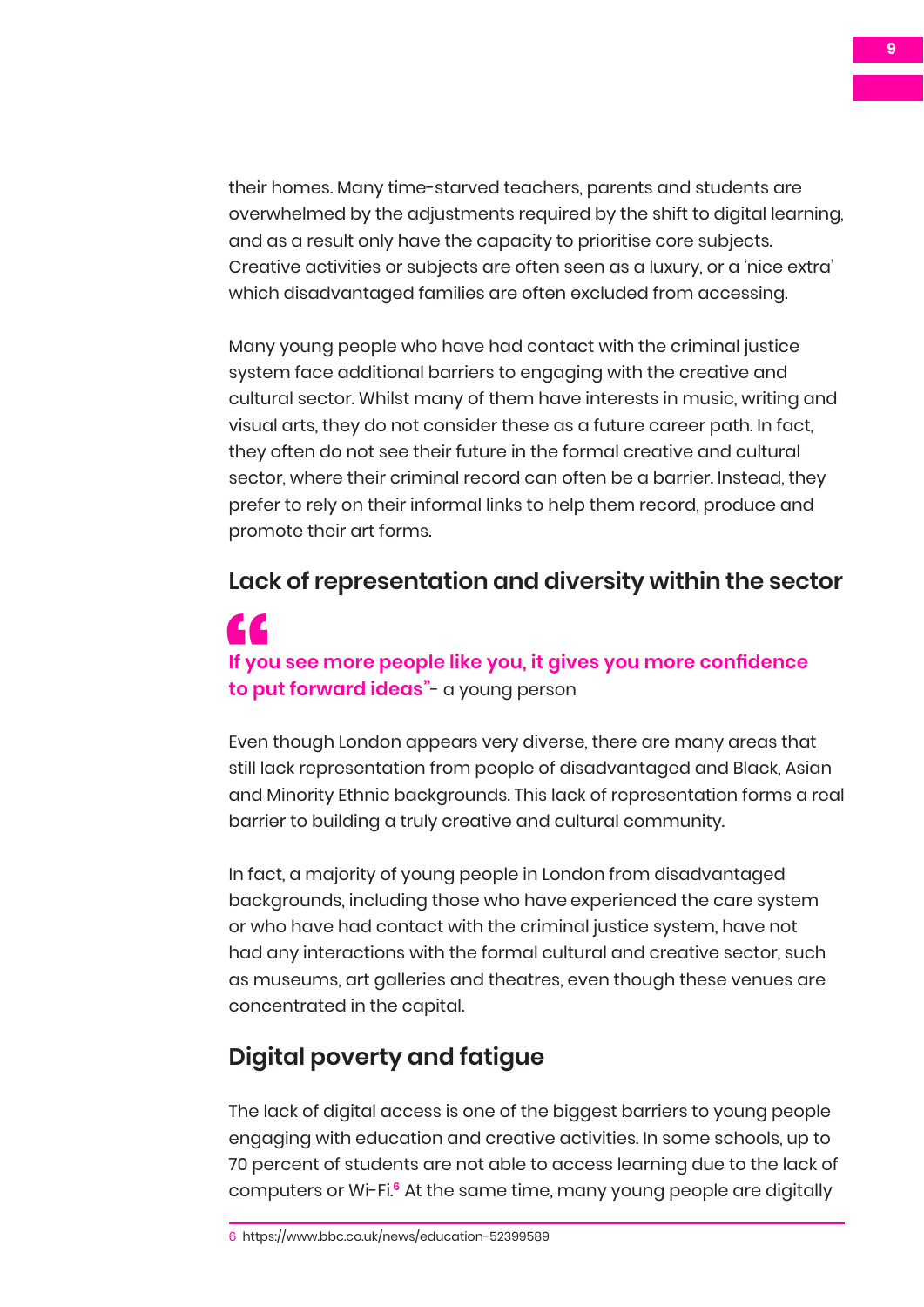fatigued by the large numbers of online interactions that have replaced in-person teaching and social interactions as a result of the pandemic.

The inability to physically come together during lockdown is also a major barrier to being innovative and thinking creatively. Innovations have often happened around geographical locations and hubs for innovations. There is recognition that although many people have adapted well virtually during lockdown, the value of in-person interactions cannot be fully achieved through online platforms.

#### **Deteriorating mental health**

#### 44 Many<br>serio **Many young people really struggle with mental health but this is seriously lacking government support"** – a young person

Many young people feel overwhelmed and are therefore reluctant to take part in more online interactions as these have taken a toll on their mental health. Particularly in urban areas, many young people are facing overcrowding at home which has a severe impact on their physical and mental wellbeing. Overcrowding has also affected the confidence of young people from disadvantaged backgrounds, who often shy away from turning on their video during calls and online classes.

#### **Lack of role models and supportive adults**

#### **Younger people have better ideas and drive to put something on the stage, but they need someone to help them get there."** - a young person Your<br>
on the contract of the contract of the contract of the contract of the contract of the contract of the contract of the contract of the contract of the contract of the contract of the contract of the contract of the c

Young people highlight the importance of strong role models and supportive adults in the different environments where they interact. Some young people who are interested in pursuing a creative career path often face ridicule and bullying from their peers in school. Within the sector, young people often feel their ideas are not valued and often dismissed simply because of their young age and lack of experience.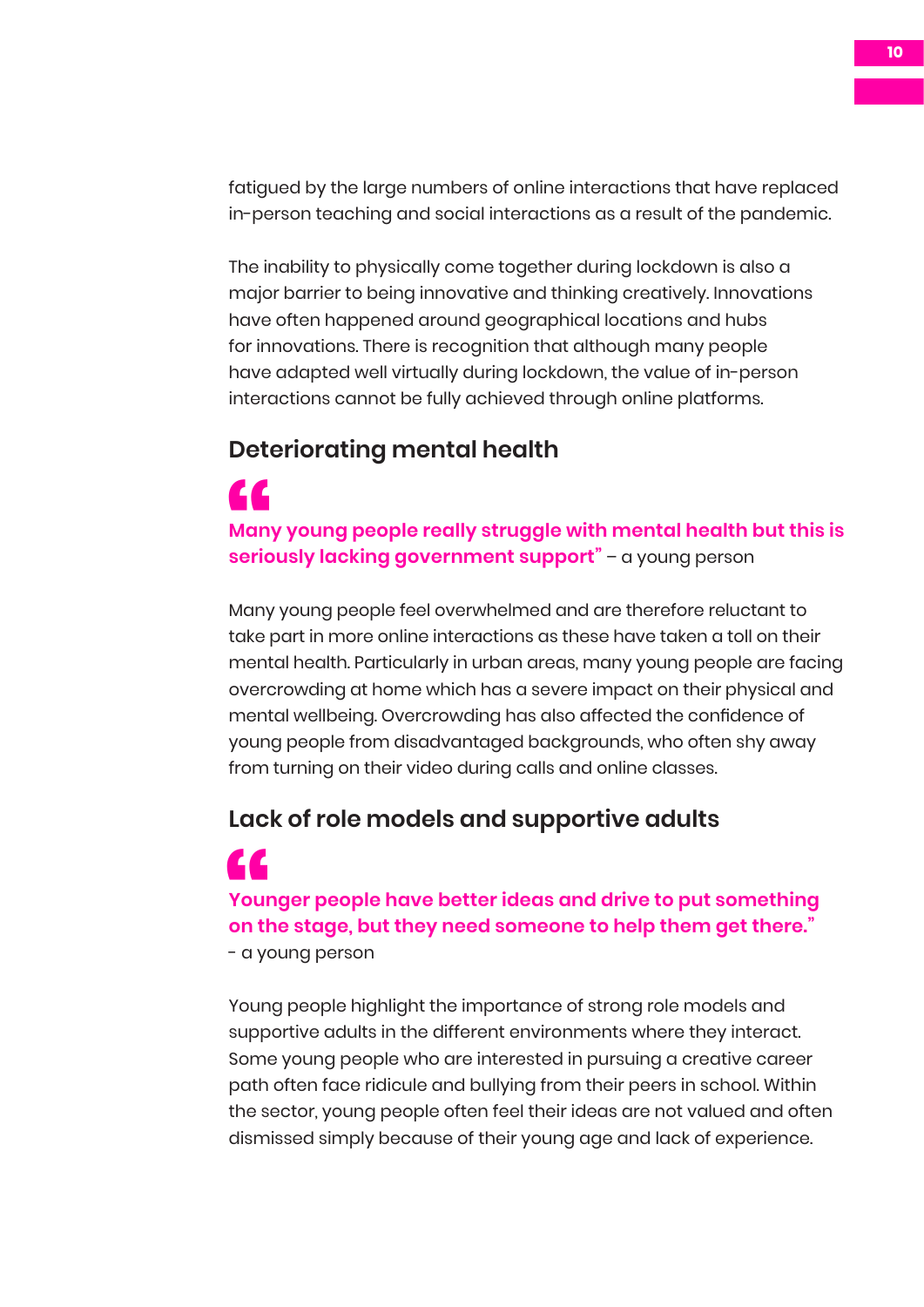#### **A lot of my friends are not supported by parents to go into theatre because you can't win in theatre like you can in sports… drama and acting in schools are not introduced early enough"** - a young person A lot<br>thea<br>dran

**The idea of working in the creative sector is quite scary for parents"** *– a programme manager* The i<br>pare

At home, many young people find they do not have the support of their parents and other adults in pursuing a creative activity or growing their talents. These experiences have been described as disempowering and discouraging more young people from considering the creative industries or engaging in a cultural community.

#### **Lack of support from local leaders**

#### **The voices of young people are very much there but the power to change is not there… the voices of young people are suppressed quite frequently"** – a young person The v<br>power

Young people are keen to voice their opinions on things that they feel passionate about, but they feel that they are not listened to by adult leaders who ultimately make the key decisions that will affect the future of their place.

Some council officers have also highlighted the difficulty in getting access to senior leaders in councils in order to gain support for a more strategic approach to cultural learning across the council. Likewise, some teachers have found it difficult to obtain buy-in from headteachers on proposals designed to encourage creative activities amongst students.

There remains little recognition of the link between creative places and overall wellbeing. The additional pressure on teachers caused by the pandemic has meant that they have little capacity to support young people's creative interests, beyond prioritising core subjects.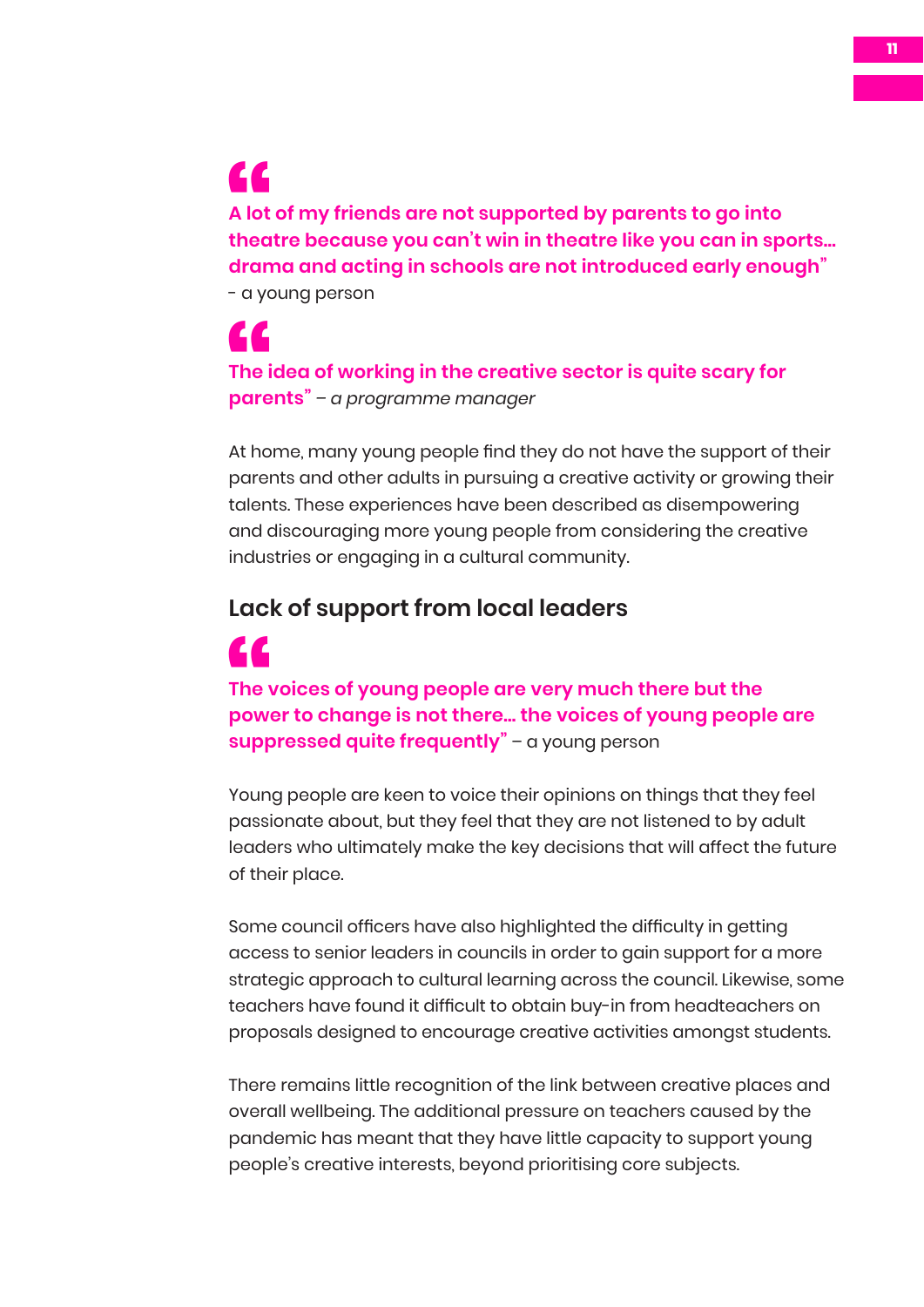#### **Lack of places to go to**

The closures of youth centres during the period of austerity has left a big void in many communities. Many needs are falling through the cracks as it is increasingly difficult to understand and capture the complexity of young people's lives without the necessary resources and safe spaces to do so. Over time this has led to widening inequality as some places have suffered the impact of these closures more severely than others. As a result, young people are often left without the necessary tools and resources to identify places where they can go to meet people and take part in creative activities in their local community.

This, coupled with the challenges of the pandemic, has had some negative impacts on young people's ability to make their voices heard. The lack of tangible outcomes over the last decade has been demoralising for them. Young people who have proactively engaged in consultations over the years but have witnessed their ideas failing to materialise are also becoming more sceptical and reluctant to take part in future ideas-generating consultations.

### **Maximising existing and new opportunities**

#### **Give local agencies more flexibility to adapt to local needs**

The Mayor of London's Culture at Risk - Resources set up to support freelancers and to give the industry a voice has provided some flexibility to local government to better able to provide more tailored support to young artists who find themselves in particularly challenging situations. There is also the opportunity to link local health services to the creative sector, for example through social prescribing. This can be introduced locally and may provide much needed funding for the creative sector, and at the same time help demonstrate the strong link between creative or cultural activities and people's overall wellbeing.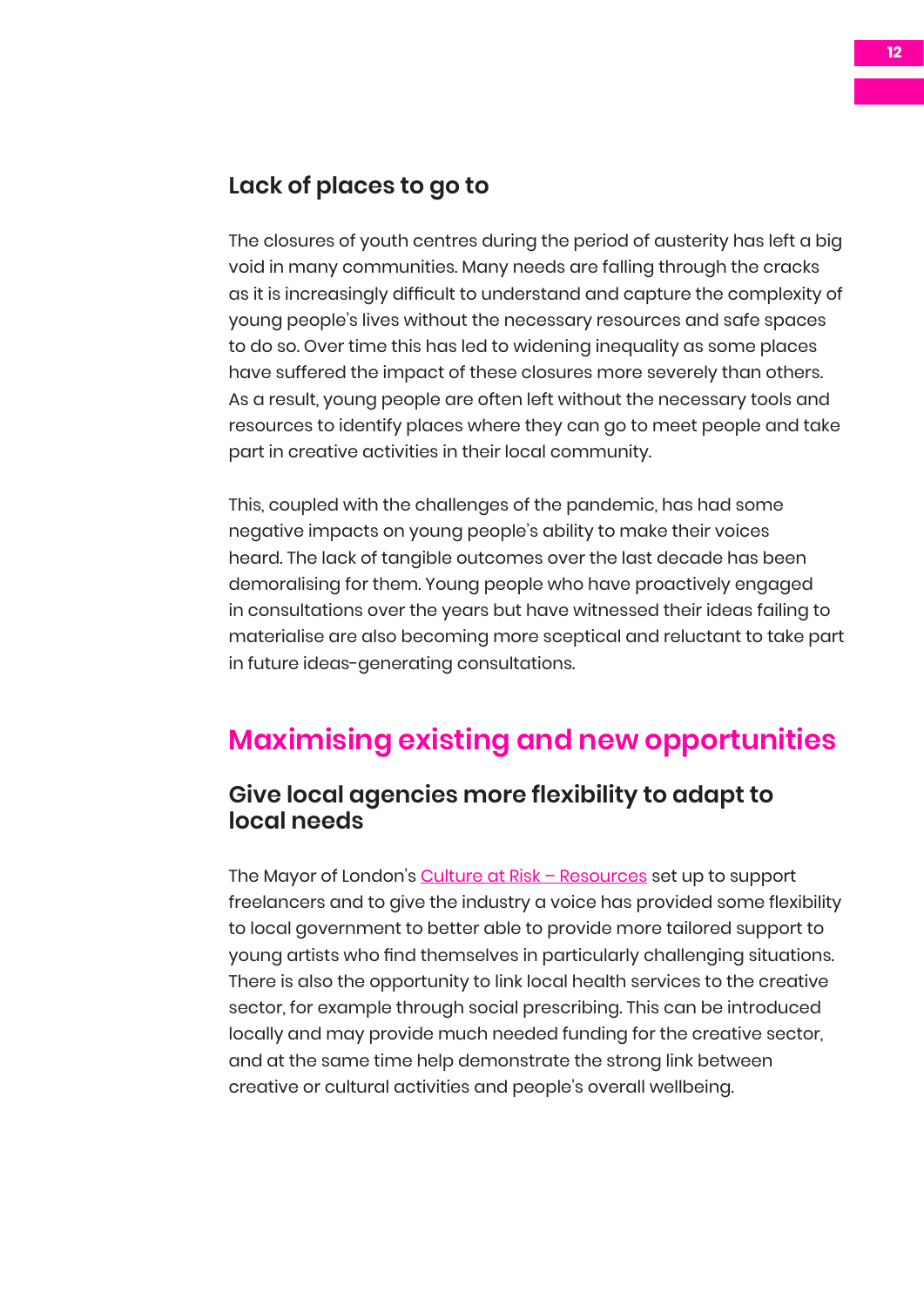#### **Recognise the importance of informality**

Many practitioners have highlighted the importance of "keeping things relatively informal, and making sure things are not too prescriptive" when things do return to normal following the pandemic. This means allowing young people to wander and feel comfortable being in a shared space, to explore volunteering opportunities in their own time and to decide to be involved when they are ready.

#### **Provide tailored support through mentoring and apprenticeship**

ZZ. Your<br>has r<br>- a pr **Young people are not provided with a menu of options… support has not adapted to the changing world of creative work"**

- a programme manager

Many local agencies are already reflecting on and reconsidering their roles in the community. Instead of just focusing on promoting theatre and art, some local theatres and venues, such as the Rose Theatre, are focusing on helping young people build confidence and life skills through mentorship and apprenticeship programmes.

Support and mentoring approaches should adapt to young people's new ways of working. Young people today are much more agile and resourceful in finding less conventional methods of entering the creative industries, by promoting their art and establishing links on social media, rather than through established organisations like the Victoria & Albert Museum or the Barbican as the first resort. There should be more opportunities to match professionals and young people in order to provide more effective tailored support.

#### **Grow different kinds of partnership**

The pandemic has led to different kinds of partnerships being established in some areas. Some places developed new projects to get creative materials to people in disadvantaged areas, which led to new partnerships being formed. The use of digital platforms has also connected many people who would not usually interact under normal circumstances.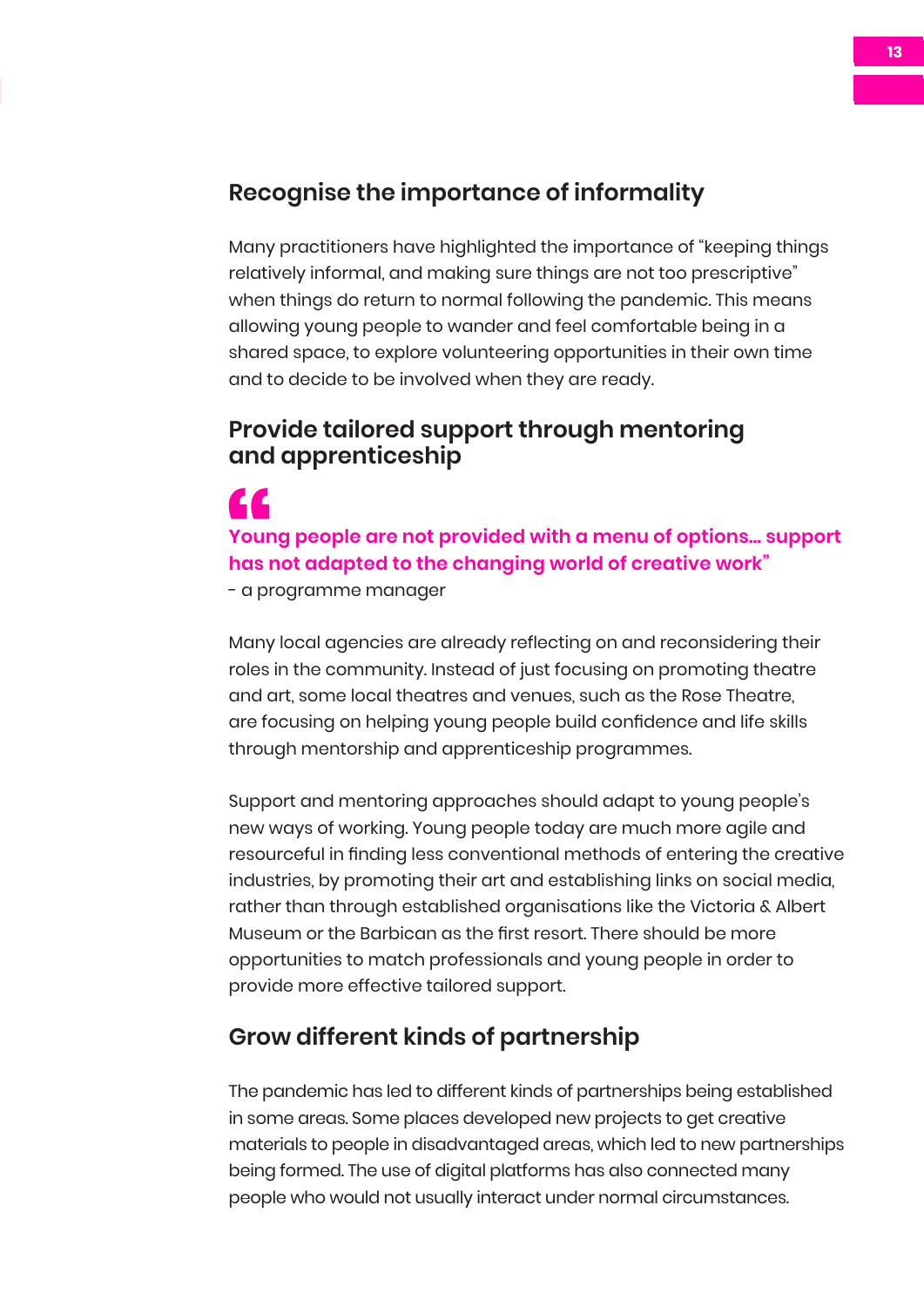#### **Build ownership among young people as they reconnect after the pandemic**

There is the opportunity to reconnect people following the lockdown, building upon the digital connections that have been established during the pandemic, and bringing these into new physical spaces where young people can explore their creative ideas further in person.

Several initiatives introduced before the pandemic such as **Portobello** [New Youthquake](http://ilovemarkets.co.uk/events/portobello-new-youthquake-next-generation-market/) and [The People's Pavilion](https://future.london/project/the-peoples-pavilion/) which were designed and run by young people, demonstrate the potential of young people in shaping the public realm. These point to the energy and potential contribution of young people in reviving their local high street if given the opportunity and support to do so. But young people want to be at the table from the very beginning, rather than just being brought in to be 'consulted'. Only by being involved from the very beginning can they develop a strong sense of ownership of their place and community.

#### **Strengthen democracy and accountability in the post-COVID recovery**

**Are things designed for people, or the other way around?"** – a senior programme manager Are t<br> $-\alpha$  se

**Young people need more essential roles so they don't stay on the periphery"** – a programme manager Your<br>the p

There is an opportunity to strengthen local democracy and participation through more effective involvement and inclusive engagement. Some representatives from London Boroughs have suggested creating a youth panel to engage young people on key decisions around housing development and regeneration in their area. But it is important to ensure that these youth panels are representative of the different sections of society and if this is not achieved then a different approach should be considered to ensure that no one is excluded.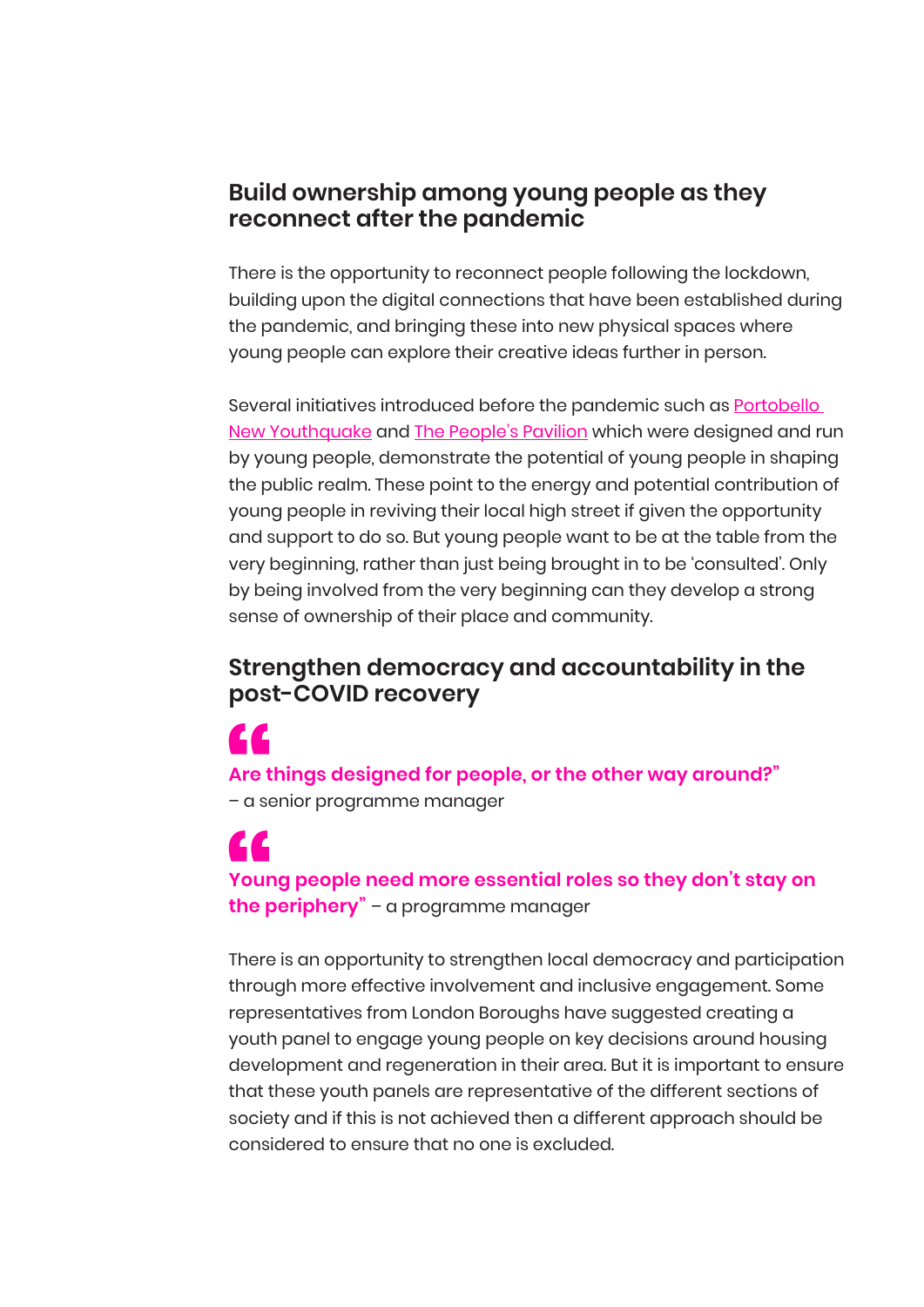#### **Tackle inequality**

## **"It's important not to shy away from difficult conversations around issues of class, race, discrimination"** – a young person "It's i<br>arou

The pandemic has highlighted the deepening inequality experienced by many young people and their families in London. This ranges from class to digital inequality. Tackling this inequality and improving racial diversity should become a priority if we're to maximise the creative potential of young people across the capital. This means ensuring that Black, Asian and Minority Ethnic voices are heard and included in conversations about how we can build a creative place and foster creativity locally, including through strategic issues like regeneration, housing and planning. Capturing the voices of traditionally disempowered groups will help shape the city in a way that better meets the needs of the young generation.

### **Cultivating partnership working**

#### **Foster both horizontal and vertical partnerships**

It's important to recognise the different range of roles, ranging from administration and compliance to those with specialist roles like an arts commissioner or therapist. Building partnerships both within an organisation and across the relevant sectors, and encouraging people to contribute to the common pot are key to achieving the best outcomes.

#### **Promote collaboration over competition in the sector and beyond**

**We need more collaboration between young people and more experienced professionals"** – a young actor and producer We n<br>expe

Young people often gain their first experience in the creative industries through a short-term apprenticeship or traineeship in a small local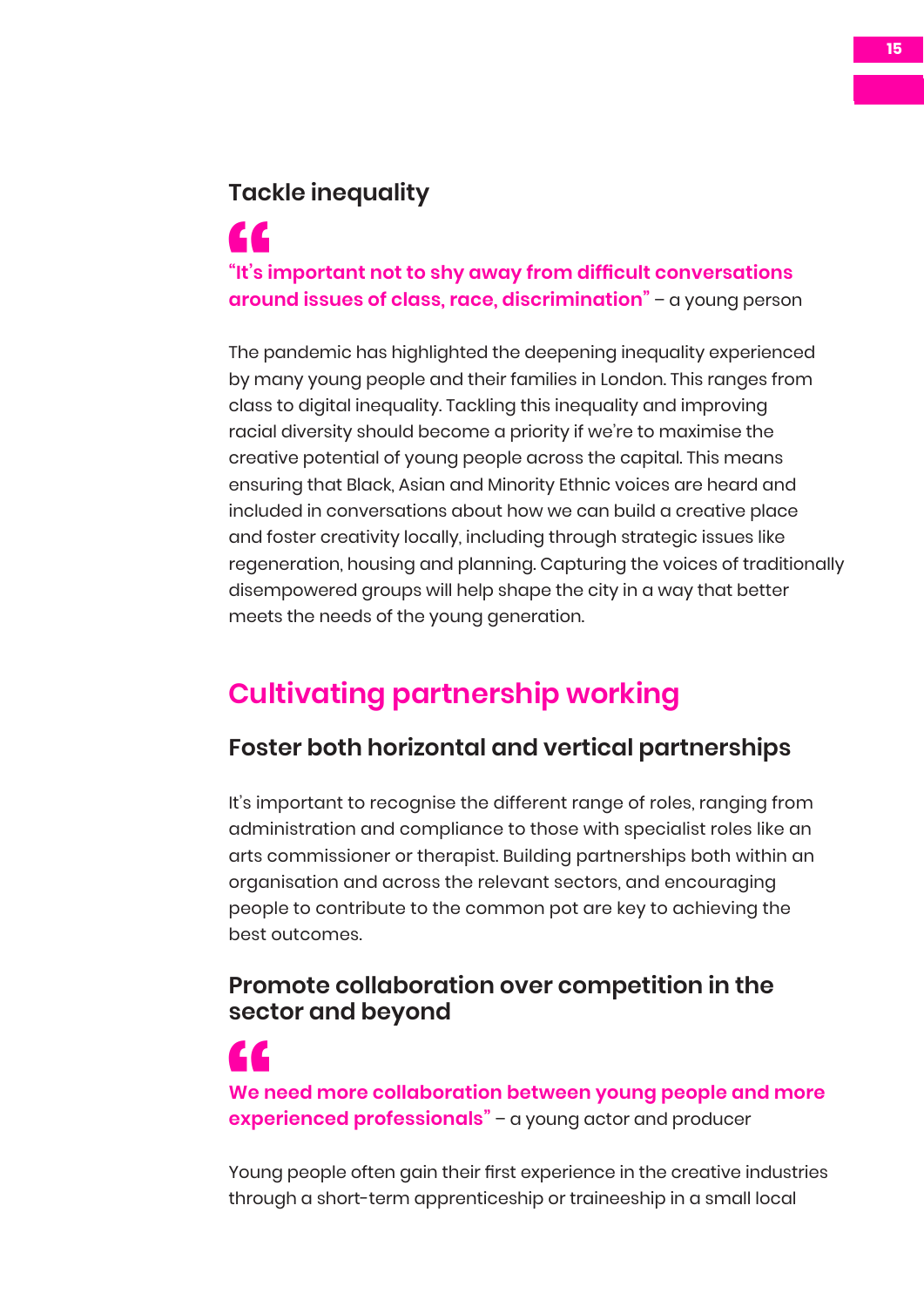company or initiative. However, they often find it difficult to secure further longer-term work following this first work experience, which can be disheartening.

A more collaborative culture within the sector has been suggested as a way to encourage more sharing of resources and expertise between larger and smaller organisations, enabling a shared sector-wide focus on supporting young people to progress through their career and reach their potential. This should be combined with the wider community's role in helping to signpost young people to the right resources.

#### **Embed culture across an organisation or council**

'Culture' should be embedded across an organisation. In areas undergoing regeneration, it should be seen as an investment pipeline to culture, where the planning process and decisions can hugely benefit local organisations and cultural offers.

The establishment of the Mayor's London Borough of Culture award has been hugely successful in maximising wider engagement with schools and other local agencies, often strengthening the support of head teachers and local leaders.

In some areas, it has proven to be more productive to engage wider services such as library services to help progress a community-led initiative. Library services often have the potential to engage and reach a wider audience than traditional youth services. The quality of engagements through these services also tend to be higher than those through conventional youth services which are often associated with a level of stigma.

#### **Engage wider partners**

In addition to bringing together relevant teams within a council, there needs to be a strategy in bringing in wider partners such as schools, universities, local employers and other agencies. For example, in Kingston, [CIRKT](https://www.cirkt.com/) brings together emerging musicians and help them navigate the complex system by connecting them to the culture team, licensing team and the police to tackle health and safety concerns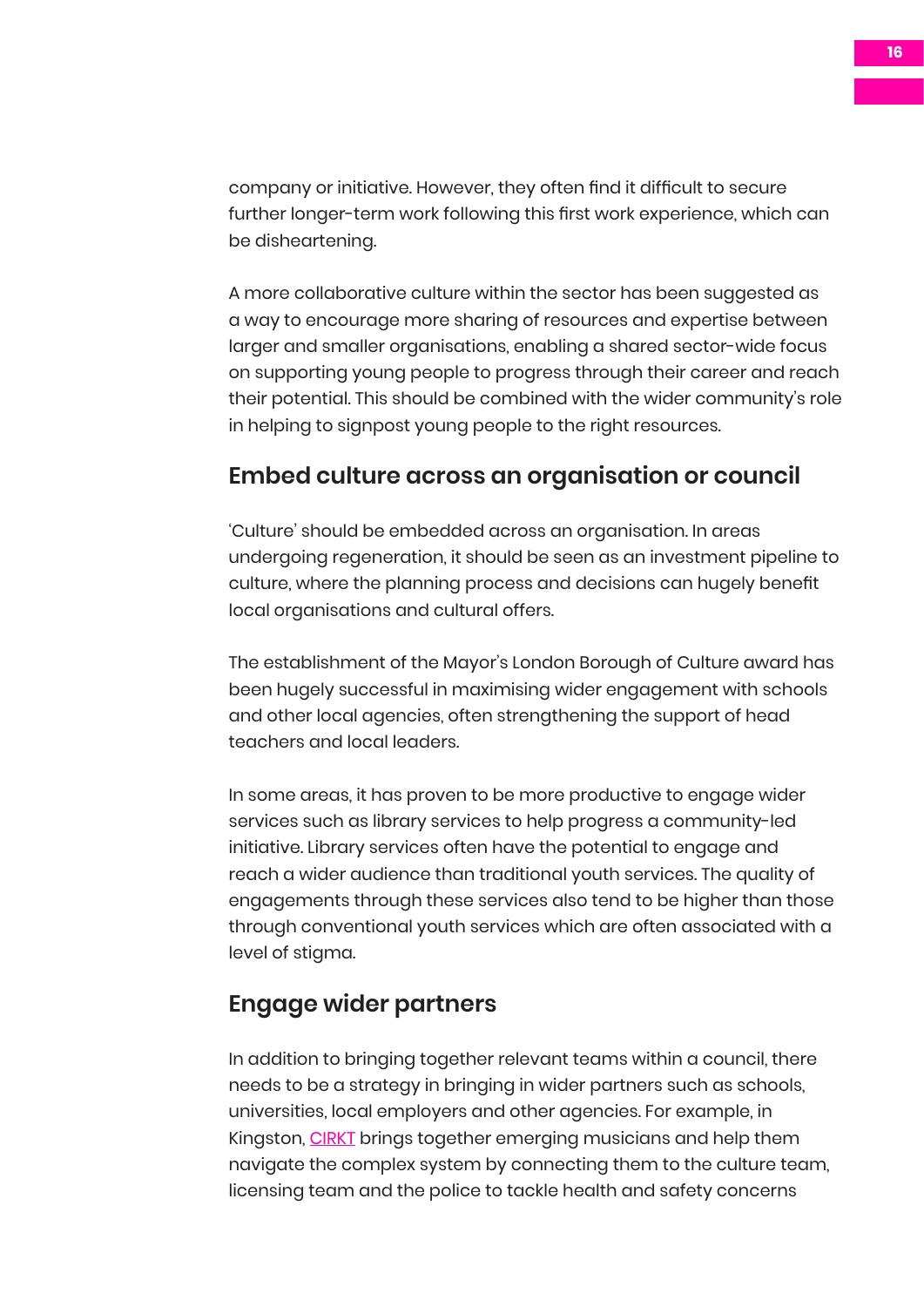around creative performances. By helping to remove these barriers, the council and other agencies are enabling young artists to focus more effectively on their creative work. The London Boroughs of Culture have played a big role in helping young people find their way in by supporting them in tackling key technical barriers.

It's important to recognise that councils can often stand in the way of getting a community-led initiative off the ground. In some cases, it is more effective to build support through establishing strong partnerships with local organisations before formally engaging the council. For example, in Kingston, the Culture Education Partnership sits separately from the council to maximise more independent sharing and the potential of these local partnerships.

#### **Co-locate services**

The establishment of community hubs in some areas has proven to be beneficial. Some community hubs bring together council offices, the library, museum, heritage amenities, music and arts, and adult education under one roof, enabling the different cultural teams to work as one. Working out of same building also helps bring people together much more effectively, and increases people's awareness of the different teams' priorities.

### **Strengthening local leadership**

#### **Get more young people involved in conversations about their place and community**

There has been a significant drive towards establishing youth advisors as a way to ensure that young people are involved in discussions about their place. Whilst some youth advisors have proven quite successful in some parts of the country, in some areas, there is a risk of the exercise becoming tokenistic, rather than having any sustained impact. Young people involved in these groups often feel that their contributions are cherry-picked and that not much power is actually handed over to them in reality. To ensure a genuine transfer of power requires the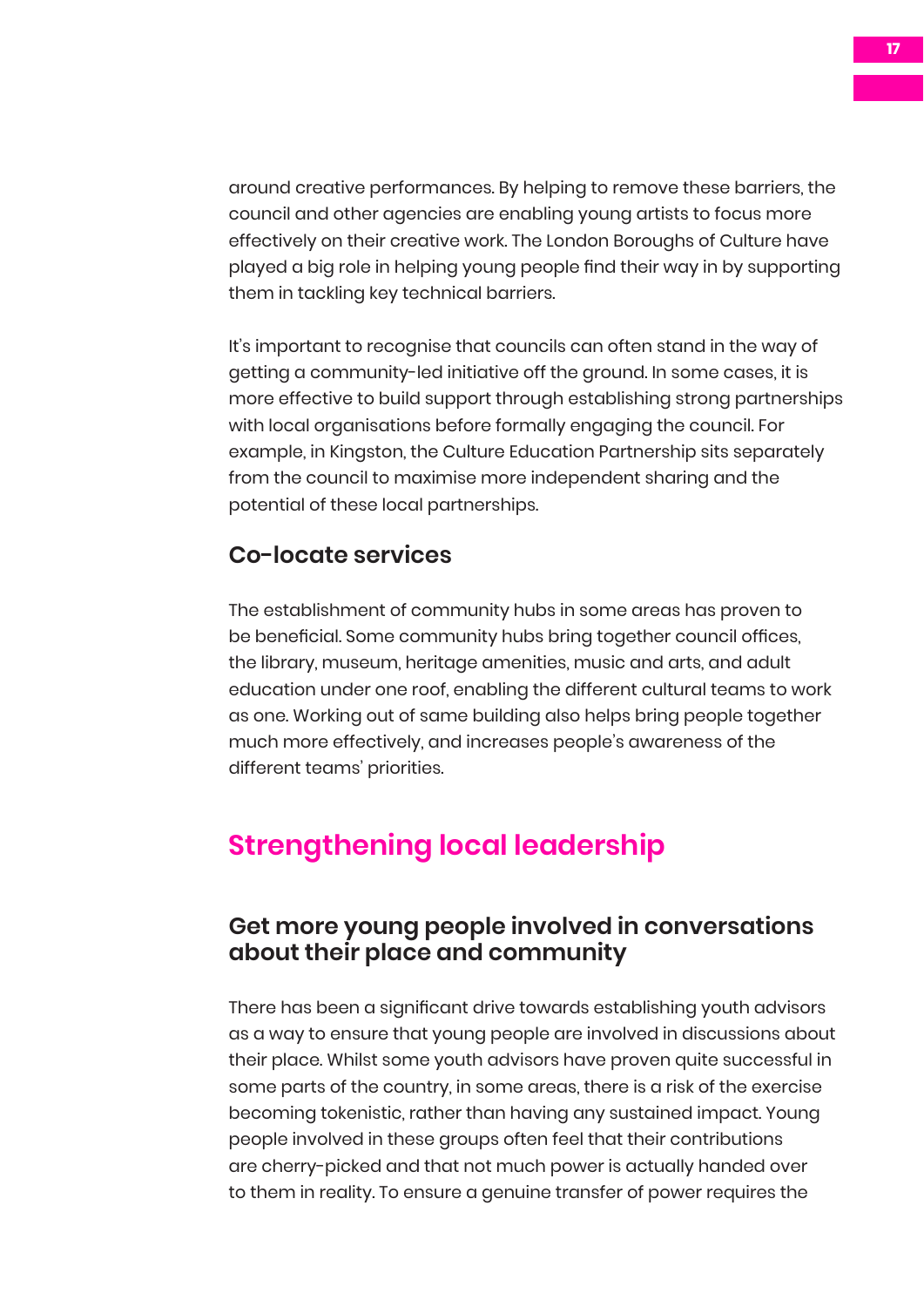handover of some funding and responsibility to the young people, and the ability to make key decisions about spending and commissioning.

# **Identify the "movers and shakers" in the community**

**Identify people who are connected in their community and have influence, and involve them**" – a senior programme manager " Iden<br>
have

An important first step in building a cultural community is finding the right people in the community who can rally the whole community to contribute to discussions about certain issues. This could be active residents and young people who are running grassroot activities and are well-known and respected in their area. This process can be time-consuming but has been described as ultimately rewarding in the long-term.

Whilst youth forums can be useful for initial engagement, it's important not to rely solely on these as they can often be self-selecting and are therefore not necessarily representative of the wider community.

# **Open local leaders up to the energy of young people**

**It's about exposing local leaders to the energy and curiosity of young people, and meeting the young people where they are."** It's a<br>your<br>- a B

– a Big Local representative

Young people want to be involved in key decision-making that affects their community. However, the language used in the usual forum and stakeholder meetings are often unrelatable to the young people, and can form a barrier to participation. It is essential to reframe the language used in these settings to reflect how young people would themselves describe their vision, interests and activities. For example, young people could be involved in developing the wording and design for leaflets and public advertisement targeted at other young people. It's important to rethink the communication strategies that are intended for young people and ensure that any engagement materials are relatable and "don't risk sounding too corporate".**<sup>7</sup>**

<sup>7</sup> Contribution by a council officer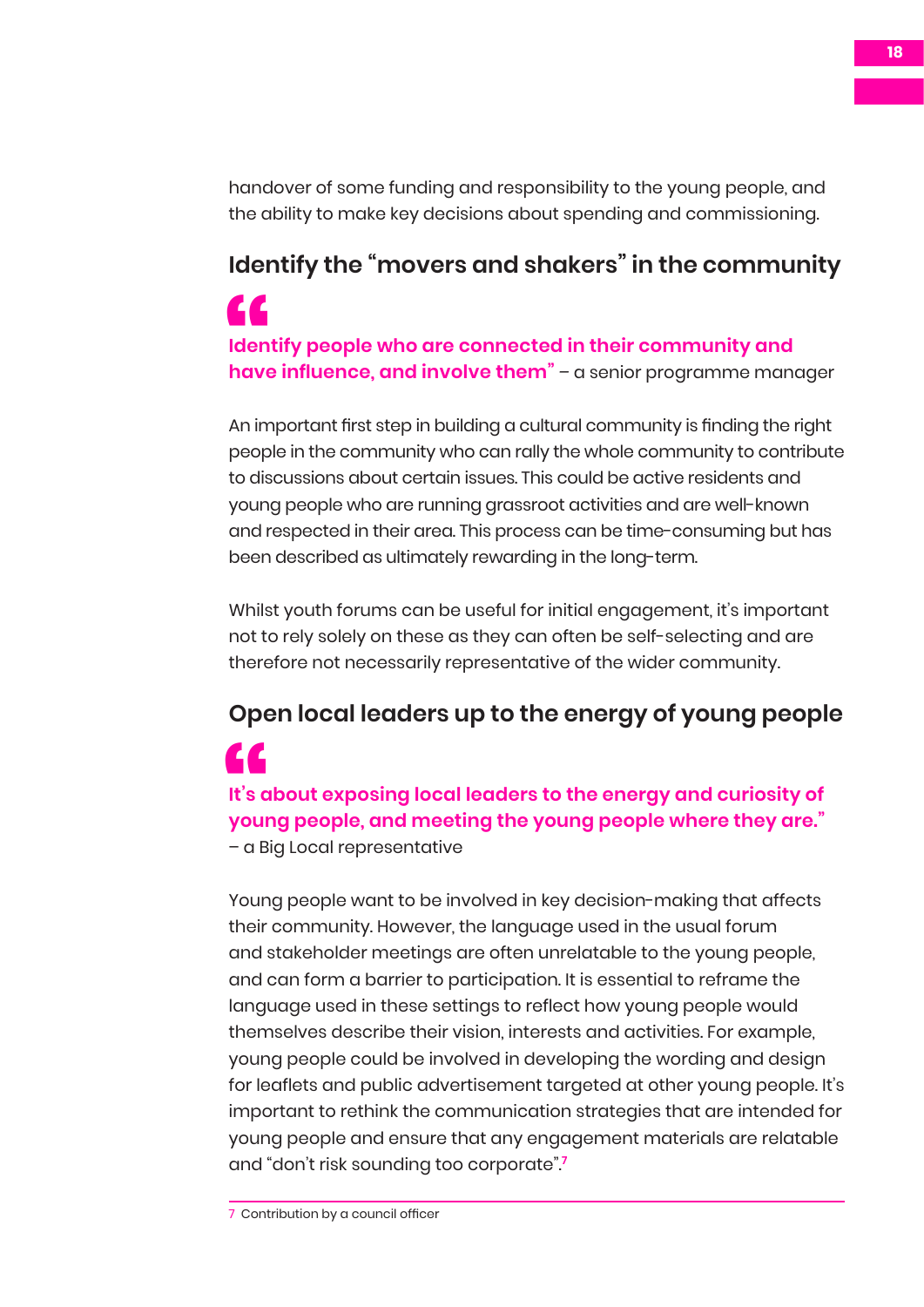#### **Let young people take the lead**

**Create the circumstances to help young people do things for themselves."** – a Big Local representative Cred<br>them

Young people should lead the process of local decision making, supported by local leaders who can motivate them. This will ensure that local leaders are meeting the young people where they are, by acting as a mentor or cheerleader, reassuring them they don't have to ask for permission to explore their creative ideas. The default position which assumes young people are always up to no good needs to be challenged.

Whilst young people recognise they lack the experience working in the creative and cultural sector, they have the enthusiasm and fresh ideas that they are keen to bring to the table. Letting young people take the lead crucially means enabling them to express and explore these ideas with the right support and encouragement from more experienced peers both from within the sector and from their community. Many young people are accustomed to new ways of working and publicity, and can play a critical role in rallying the support of other young people through social media to help shape the creative space and cultural community of the future which they can all feel a part of.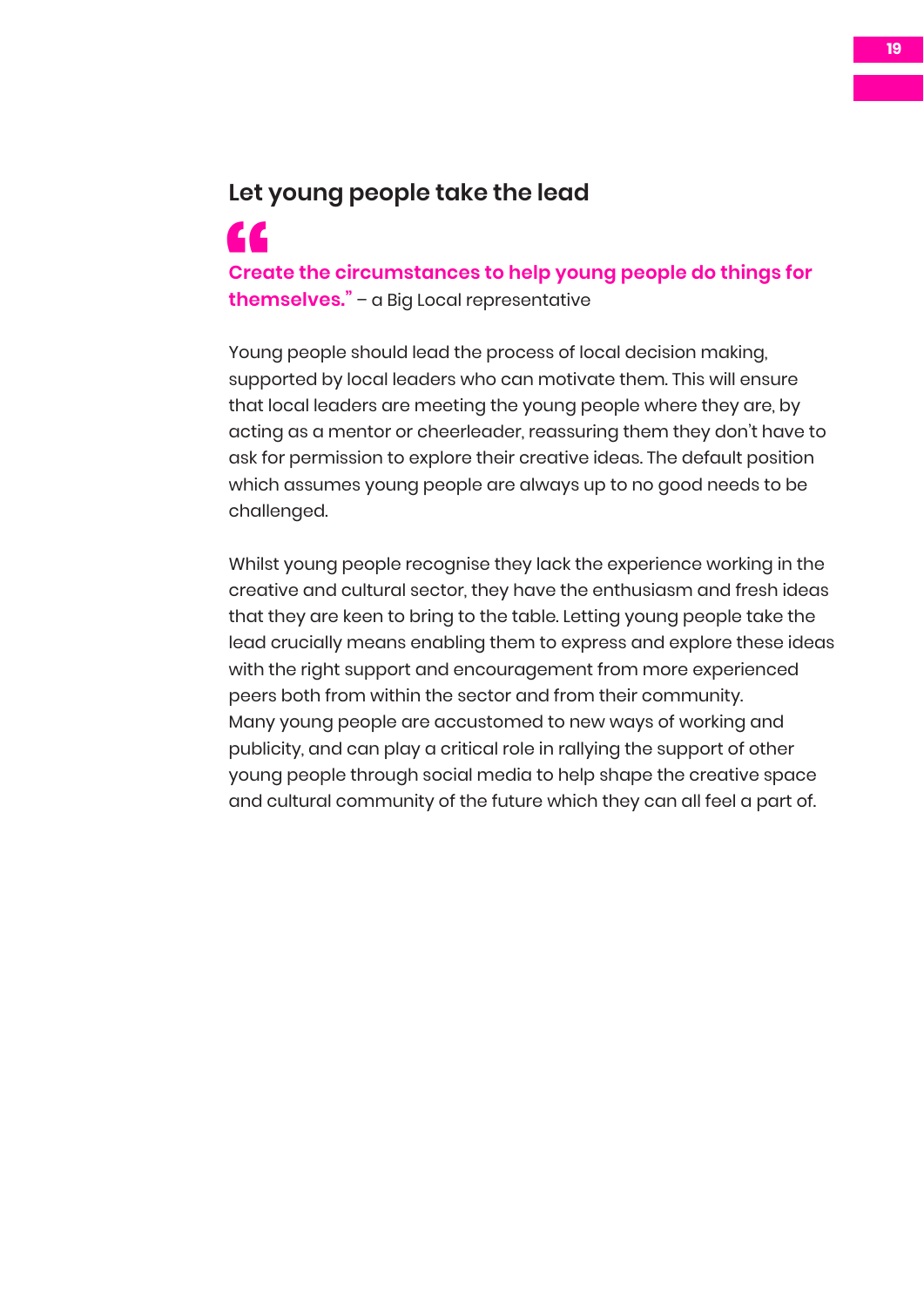## <span id="page-19-0"></span>CONCLUSION AND CALLS TO ACTION

**Through the listening project we have heard the vision of young people and those who work with them, as well as what building a creative place and cultural community really means to them. This report has tried to distil the key overlapping points that have emerged during the individual conversations and listening workshop. It is clear that there is a lot of work that still needs to be done to help young people become an integral part of building the cultural community that is so important for strengthening social capital, improving everyone's work opportunities and enhancing the community's wellbeing.** 

To help pave the way for change, we have drawn out the three top priorities for achieving this vision based on what the young people and their partners have emphasised during this listening project. These are outlined in the calls to action below.

### **Calls to action**

- **1. Reform the funding system for culture and the arts to promote collaboration rather than competition between local stakeholders and partners.** The current funding and commissioning process can often be a barrier to young people being more involved in building a cultural community. A new funding system should require new proposals to explore opportunities for collaboration with local partners or stakeholders. Additionally, funding for arts and culture should be rethought and redesigned so as to incentivise young people to be creative and experiment with new ideas, which often involves taking a level of risk.
- **2. Promote genuine co-production between young people and local partners in placemaking.** Co-production with young people should become a normal and essential part of any strategic decision-making including in areas such as planning, housing, regeneration and cultural offers.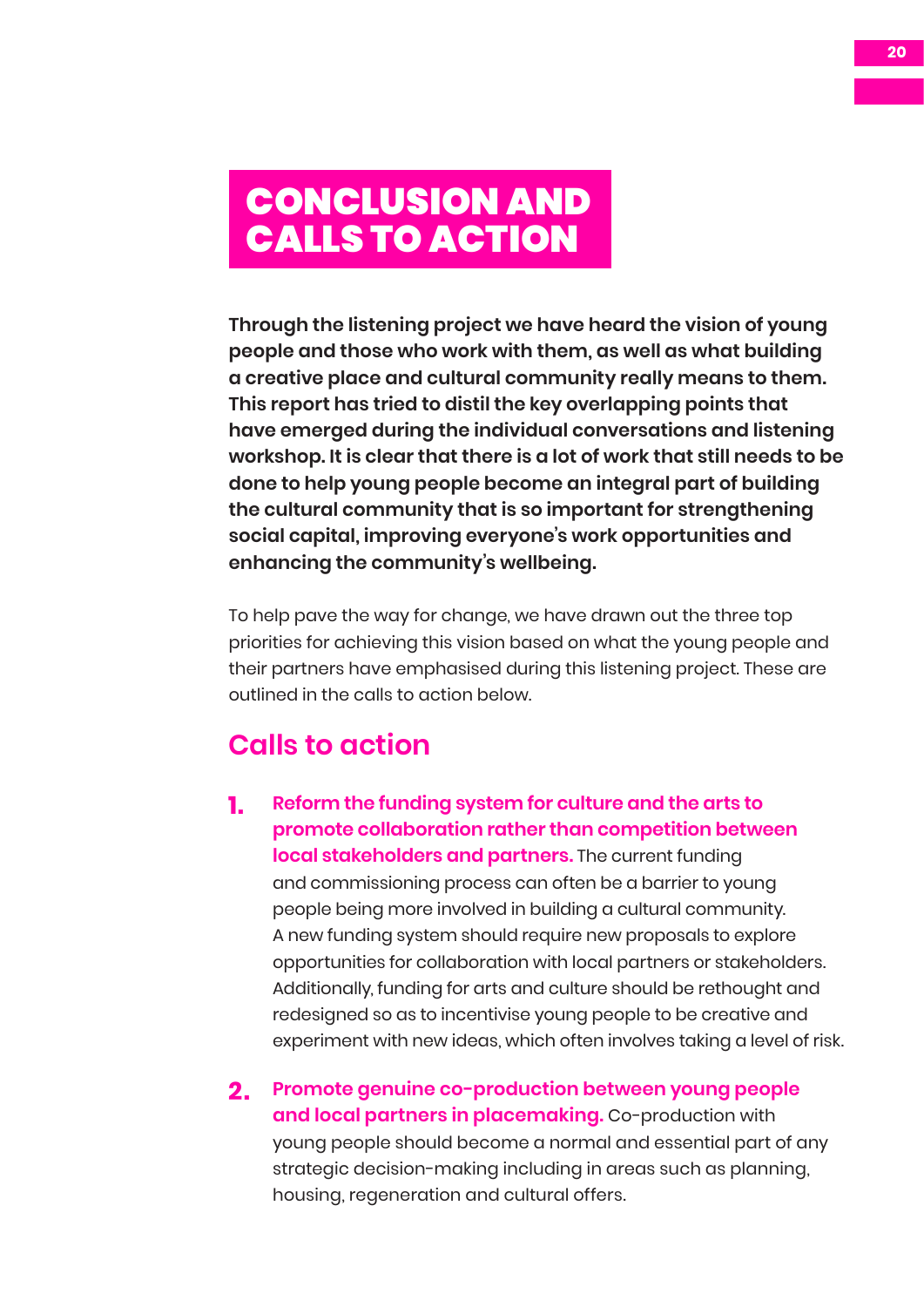**3. Increase the representation of people from disadvantaged and minority backgrounds in the creative and cultural** 

**sector.** The lack of representation across London's diverse population in the creative and cultural sector is a major barrier to building a truly inclusive cultural community that benefits everyone. Accessing the creative and cultural industries is particularly challenging among disadvantaged communities in London. One possible way to address this is by providing more scholarships as well as traineeship and apprenticeship opportunities in schools in deprived neighbourhoods. Introducing arts and culture at an earlier age can also help children to develop their talents and increase the chances of young people considering a future career in the creative or cultural sector.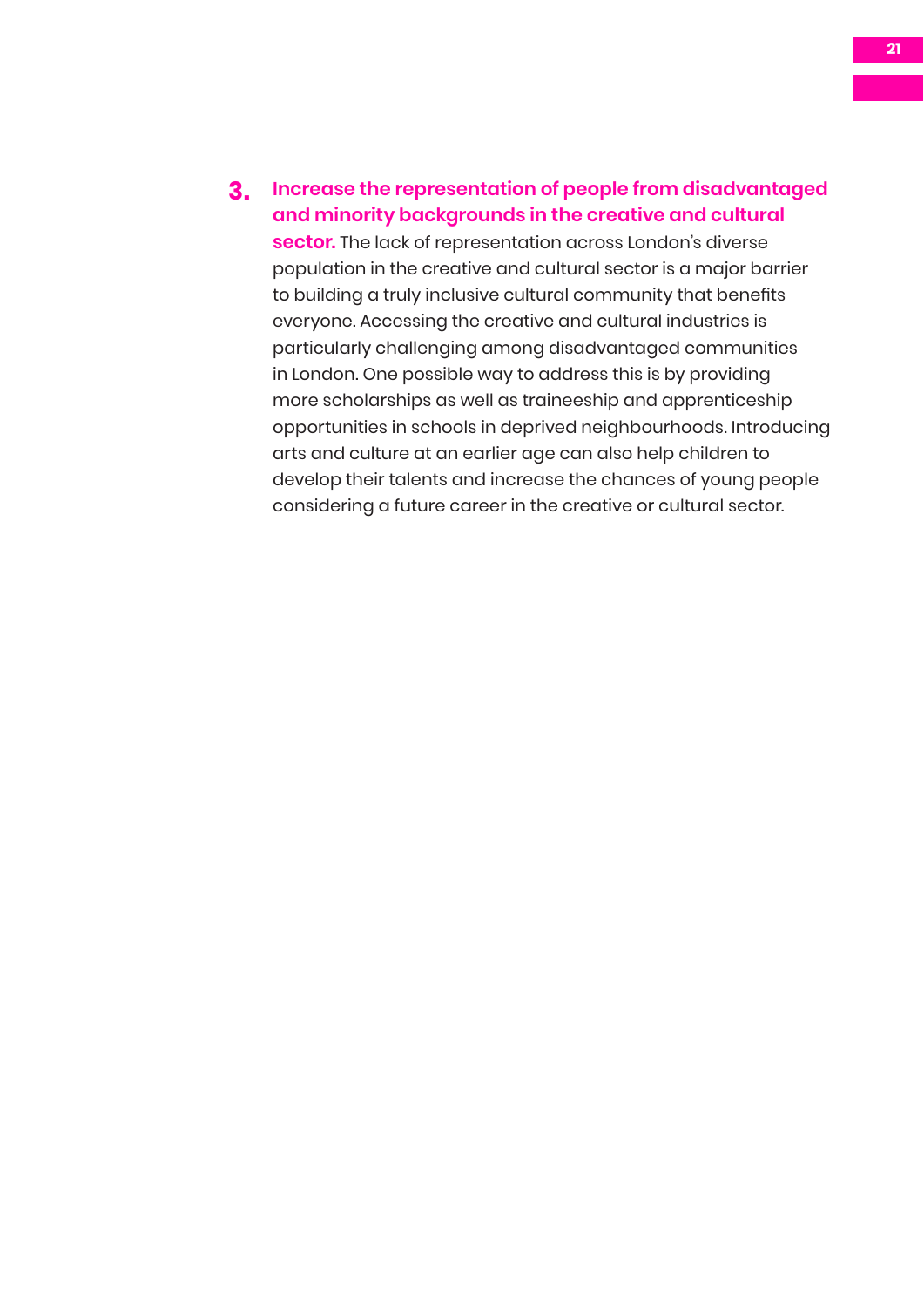## <span id="page-21-0"></span>APPENDIX

### **About the Listening Projects**

**[A New Direction](http://www.anewdirection.org.uk/) is a London-based non-profit, generating opportunities for children and young people to unlock their**  creativity.

In January 2021, in a rapidly changing context, A New Direction commissioned five partner organisations to listen to the concerns and experience of young Londoners, as well as organisations within the rich ecology that supports young people, creativity and culture in the city. This work is called the *Listening Projects*, and outcomes will feed into A New Direction's future planning and activity.

The Listening Projects cover five themes: the experience of young Londoners, supporting organisations leading practice, the earth emergency, enabling cultural communities, and employment and work. New Local has led the fourth theme focusing on how we can enable cultural communities in London, reflecting on one of the most challenging times for the creative and cultural sector.

#### **Methodology**

The research involved two core components: a listening workshop and a series of one-to-one interviews.

The workshop was held on 11 February 2021, with 28 participants including young Londoners, representatives from London Boroughs, London Mutual Aid groups, Big Local areas, Community Land Trusts, as well as other partners and organisations working with young people in London. The workshop included a speed-sharing session, two facilitated plenary sessions, and facilitated breakout sessions.

The workshop was complemented by a series of one-to-one interviews with a number of individuals, including an art commissioning manager,